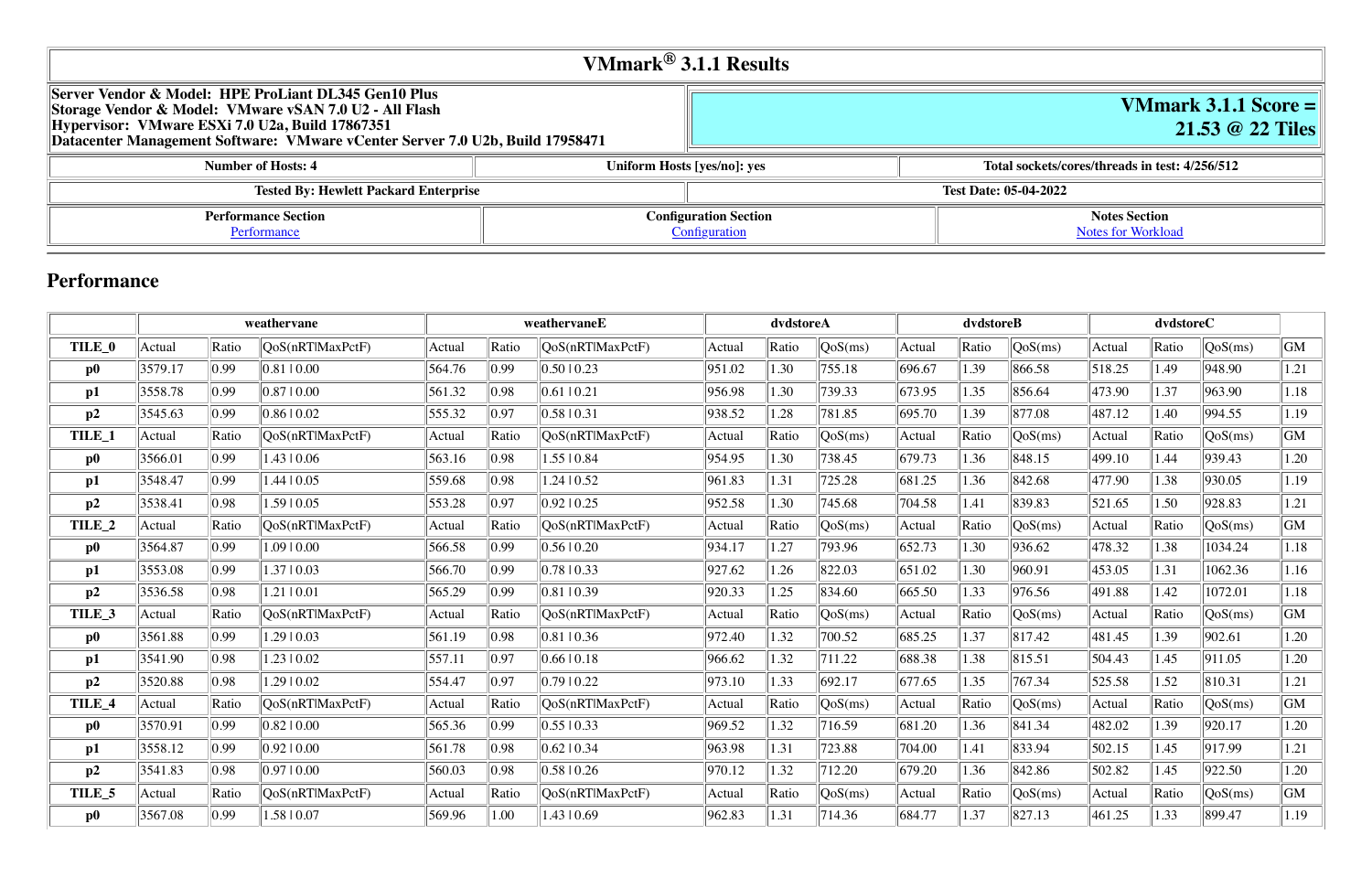| $\mathbf{p1}$  | 3552.71 | 0.99           | 1.51   0.06         | 570.79 | 1.00             | 1.44   0.80               | 953.38 | 1.30  | 733.71                           | 705.50 | 1.41  | 833.32                         | 527.50 | .52        | 907.01                           | 1.22        |
|----------------|---------|----------------|---------------------|--------|------------------|---------------------------|--------|-------|----------------------------------|--------|-------|--------------------------------|--------|------------|----------------------------------|-------------|
| p2             | 3525.71 | 0.98           | $1.55 \mid 0.05$    | 563.86 | $\parallel$ 0.99 | $1.11 \mid 0.44$          | 963.52 | 1.31  | 714.22                           | 659.70 | 1.32  | 832.10                         | 484.05 | .40        | 896.80                           | 1.18        |
| TILE_6         | Actual  | Ratio          | QoS(nRTlMaxPctF)    | Actual | Ratio            | QoS(nRTlMaxPctF)          | Actual | Ratio | $\sqrt{QoS(ms)}$                 | Actual | Ratio | QoS(ms)                        | Actual | Ratio      | QoS(ms)                          | <b>GM</b>   |
| $\bf p0$       | 3573.53 | 0.99           | 0.8510.01           | 566.16 | $\parallel$ 0.99 | $0.67 \mid 0.35$          | 937.95 | 1.28  | 788.88                           | 658.65 | 1.32  | 913.49                         | 460.27 | 1.33       | 1030.17                          | 1.17        |
| p1             | 3559.16 | 0.99           | 0.9110.00           | 562.67 | $\parallel$ 0.98 | $0.61$   $0.32$           | 930.20 | 1.27  | 801.18                           | 677.70 | 1.35  | 924.34                         | 504.57 | .45        | 1015.47                          | 1.19        |
| p2             | 3548.90 | $ 0.99\rangle$ | 0.9510.00           | 556.98 | $\parallel$ 0.97 | $0.58$   0.25             | 953.25 | 1.30  | 749.20                           | 671.33 | 1.34  | 878.81                         | 466.77 | 1.35       | 986.27                           | 1.18        |
| TILE_7         | Actual  | Ratio          | QoS(nRTlMaxPctF)    | Actual | Ratio            | QoS(nRT MaxPctF)          | Actual | Ratio | $\cos(ms)$                       | Actual | Ratio | QoS(ms)                        | Actual | Ratio      | QoS(ms)                          | <b>GM</b>   |
| $\bf p0$       | 3570.58 | $ 0.99\rangle$ | 1.16   0.02         | 568.00 | $\parallel$ 0.99 | 0.8110.29                 | 969.55 | 1.32  | 705.93                           | 681.73 | 1.36  | 832.25                         | 485.00 | .40        | 909.47                           | 1.20        |
| $\mathbf{p1}$  | 3557.11 | $ 0.99\rangle$ | 1.18   0.01         | 560.52 | $\parallel$ 0.98 | 0.8110.44                 | 965.35 | 1.31  | 721.41                           | 701.12 | 1.40  | 840.37                         | 527.33 | .52        | 900.36                           | 1.22        |
| p2             | 3537.66 | 0.98           | 1.31   0.02         | 523.91 | $\parallel$ 0.92 | $0.85 \mid 0.13$          | 963.17 | 1.31  | 725.38                           | 650.92 | 1.30  | 864.88                         | 453.52 | 1.31       | 939.56                           | 1.15        |
| TILE_8         | Actual  | Ratio          | QoS(nRTlMaxPctF)    | Actual | Ratio            | QoS(nRTlMaxPctF)          | Actual | Ratio | $\sqrt{QoS(ms)}$                 | Actual | Ratio | QoS(ms)                        | Actual | Ratio      | QoS(ms)                          | $\mbox{GM}$ |
| $\bf{p0}$      | 3570.27 | 0.99           | 0.9410.00           | 566.45 | $\parallel$ 0.99 | $0.63 \mid 0.34$          | 958.48 | 1.31  | 733.55                           | 700.40 | 1.40  | 844.89                         | 500.12 | 1.44       | 935.26                           | 1.21        |
| $\mathbf{p1}$  | 3554.30 | $ 0.99\rangle$ | 1.09   0.02         | 565.72 | $ 0.99\rangle$   | $0.63 \pm 0.22$           | 951.08 | 1.30  | 761.36                           | 666.85 | 1.33  | 890.45                         | 494.12 | .42        | 964.94                           | 1.19        |
| p2             | 3547.21 | $ 0.99\rangle$ | 0.9610.00           | 564.52 | $\parallel$ 0.99 | 0.5410.34                 | 959.80 | 1.31  | 728.77                           | 676.88 | 1.35  | 850.84                         | 477.02 | .38        | 941.08                           | 1.19        |
| TILE_9         | Actual  | Ratio          | QoS(nRTlMaxPctF)    | Actual | Ratio            | QoS(nRTIMaxPctF)          | Actual | Ratio | QoS(ms)                          | Actual | Ratio | QoS(ms)                        | Actual | Ratio      | QoS(ms)                          | <b>GM</b>   |
| $\bf p0$       | 3576.65 | $ 0.99\rangle$ | 1.25   0.04         | 564.45 | $\parallel$ 0.99 | 0.8610.31                 | 951.98 | 1.30  | 739.47                           | 701.23 | 1.40  | 835.47                         | 503.38 | 1.45       | 909.63                           | 1.21        |
| p1             | 3564.50 | 0.99           | 1.2210.04           | 562.44 | $\parallel$ 0.98 | $0.83 \mid 0.25$          | 957.00 | 1.30  | 734.50                           | 681.88 | 1.36  | 831.59                         | 480.65 | .39        | 916.61                           | 1.19        |
| p2             | 3542.06 | 0.98           | 1.31   0.05         | 559.00 | $\parallel$ 0.98 | $1.01 \mid 0.32$          | 953.02 | 1.30  | 736.74                           | 682.73 | 1.36  | 829.02                         | 502.12 | .45        | 919.57                           | 1.20        |
| TILE_10        | Actual  | Ratio          | QoS(nRTlMaxPctF)    | Actual | Ratio            | QoS(nRTlMaxPctF)          | Actual | Ratio | $\sqrt{\cos(ms)}$                | Actual | Ratio | QoS(ms)                        | Actual | Ratio      | $\sqrt{\text{QoS}(\text{ms})}$   | <b>GM</b>   |
| $\bf p0$       | 3564.27 | 0.99           | 0.9510.00           | 568.14 | $\parallel$ 0.99 | $0.53 \mid 0.31$          | 933.05 | 1.27  | 805.22                           | 675.20 | 1.35  | 933.02                         | 501.60 | .45        | 1022.24                          | 1.20        |
| p1             | 3540.72 | 0.98           | 1.02   0.02         | 564.73 | $\parallel$ 0.99 | 0.71 0.39                 | 935.60 | 1.27  | 792.83                           | 652.55 | 1.30  | 936.16                         | 456.60 | 1.32       | 1036.88                          | 1.16        |
| p2             | 3531.95 | 0.98           | 0.9810.00           | 563.19 | $\parallel$ 0.98 | 0.7010.32                 | 920.80 | 1.25  | $\ 832.43\ $                     | 675.08 | 1.35  | 938.90                         | 475.50 | 1.37       | 1054.50                          | 1.18        |
| <b>TILE_11</b> | Actual  | Ratio          | [QoS(nRTIMaxPetF)]  | Actual | $\ $ Ratio       | $\sqrt{QoS(nRTlMaxPctF)}$ | Actual | Ratio | $\left\vert \right\vert QoS(ms)$ | Actual | Ratio | $\sqrt{\text{QoS}(\text{ms})}$ | Actual | $\ $ Ratio | $\left\vert \right\vert QoS(ms)$ | GM          |
| $\bf p0$       | 3561.61 | 0.99           | $1.25 \mid 0.03$    | 562.48 | $\parallel$ 0.98 | 0.87 0.21                 | 957.10 | 1.30  | 732.31                           | 703.67 | 1.41  | 843.19                         | 526.75 | 1.52       | 897.99                           | 1.22        |
| p1             | 3543.06 | 0.98           | 1.29   0.04         | 560.38 | $\parallel$ 0.98 | 1.0710.37                 | 960.60 | 1.31  | 723.37                           | 678.42 | 1.36  | 840.36                         | 458.25 | 1.32       | 908.58                           | 1.18        |
| p2             | 3530.10 | 0.98           | 1.46   0.07         | 558.41 | $\parallel$ 0.98 | 0.97 0.36                 | 941.67 | 1.28  | 767.62                           | 690.17 | 1.38  | $\ 874.55\ $                   | 517.08 | .49        | 941.05                           | 1.20        |
| <b>TILE_12</b> | Actual  | Ratio          | QoS(nRTlMaxPctF)    | Actual | $\ $ Ratio       | QoS(nRTIMaxPctF)          | Actual | Ratio | $\sqrt{QoS(ms)}$                 | Actual | Ratio | $\sqrt{QoS(ms)}$               | Actual | Ratio      | QoS(ms)                          | <b>GM</b>   |
| $\bf p0$       | 3573.87 | $ 0.99\rangle$ | $1.02 \mid 0.01$    | 567.10 | $\parallel$ 0.99 | $0.61$   0.26             | 969.40 | 1.32  | 705.57                           | 684.08 | 1.37  | 822.94                         | 505.57 | 1.46       | 901.31                           | 1.21        |
| p1             | 3560.95 | $ 0.99\rangle$ | 1.1710.04           | 568.51 | $\parallel$ 0.99 | 0.7510.37                 | 965.40 | 1.31  | 720.68                           | 683.75 | 1.37  | 831.63                         | 480.10 | .38        | 921.59                           | 1.20        |
| p2             | 3546.88 | $ 0.99\rangle$ | 1.07   0.01         | 565.14 | $\parallel$ 0.99 | 0.51 0.19                 | 962.08 | 1.31  | 727.55                           | 705.80 | 1.41  | 834.81                         | 521.85 | .50        | 926.81                           | 1.22        |
| <b>TILE_13</b> | Actual  | Ratio          | QoS(nRTlMaxPctF)    | Actual | Ratio            | QoS(nRTlMaxPctF)          | Actual | Ratio | $\sqrt{QoS(ms)}$                 | Actual | Ratio | $\sqrt{QoS(ms)}$               | Actual | Ratio      | QoS(ms)                          | <b>GM</b>   |
| $\bf p0$       | 3565.86 | $ 0.99\rangle$ | 2.18 0.13           | 567.74 | $\parallel$ 0.99 | 0.9810.29                 | 953.35 | 1.30  | 747.63                           | 675.65 | 1.35  | 862.18                         | 496.80 | 1.43       | 938.96                           | 1.20        |
| p1             | 3544.63 | $ 0.99\rangle$ | 2.23   0.13         | 562.73 | $\parallel$ 0.98 | $0.83 \pm 0.20$           | 953.12 | 1.30  | 747.72                           | 677.23 | 1.35  | 857.70                         | 471.75 | 1.36       | 953.87                           | 1.18        |
| p2             | 3527.14 | 0.98           | $2.54 \times 10.16$ | 560.93 | $\parallel$ 0.98 | $0.95 \mid 0.25$          | 950.27 | 1.29  | 750.79                           | 700.50 | 1.40  | 847.66                         | 521.12 | .50        | 929.41                           | 1.21        |
| TILE_14        | Actual  | Ratio          | QoS(nRTlMaxPctF)    | Actual | Ratio            | QoS(nRTlMaxPctF)          | Actual | Ratio | $\sqrt{\cos(ms)}$                | Actual | Ratio | QoS(ms)                        | Actual | Ratio      | $\sqrt{QoS(ms)}$                 | <b>GM</b>   |
| $\bf p0$       | 3577.45 | 0.99           | 1.79   0.04         | 571.63 | 1.00             | $1.13 \mid 0.88$          | 945.50 | 1.29  | $\ 776.44\ $                     | 663.77 | 1.33  | 895.57                         | 461.95 | 1.33       | 1015.45                          | 1.18        |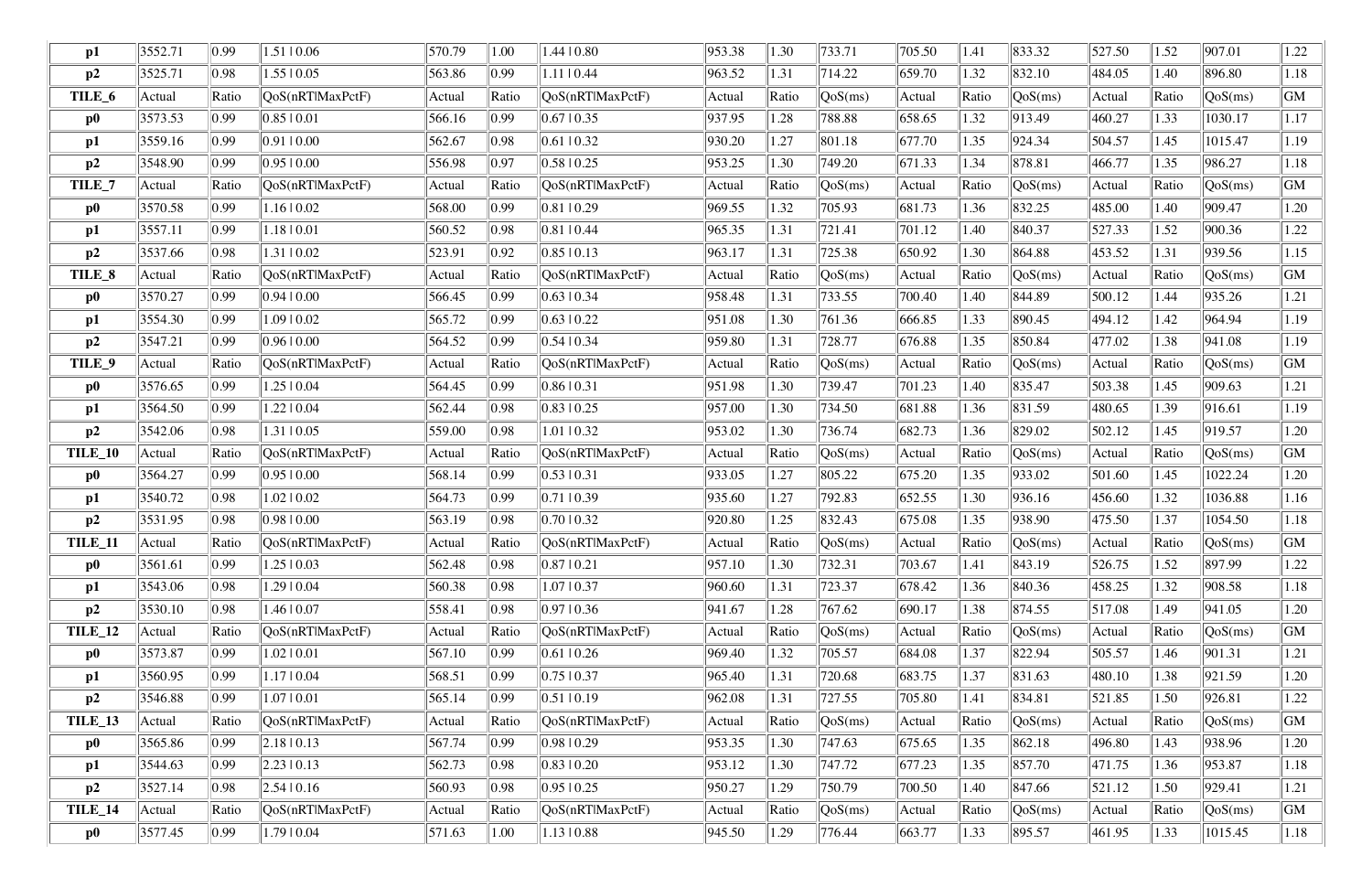|                      |         |                | Completed_Ops_PerHour             |        |                |                                  | 57.00   |       | 52.00                          |        |       | 42.00            |        |       | 23.00                          |      |
|----------------------|---------|----------------|-----------------------------------|--------|----------------|----------------------------------|---------|-------|--------------------------------|--------|-------|------------------|--------|-------|--------------------------------|------|
|                      |         |                | Infrastructure_Operations_Scores: |        |                |                                  | vMotion |       | SVMotion                       |        |       | <b>XVMotion</b>  |        |       | Deploy                         |      |
| p2_score:            | 26.21   |                |                                   |        |                |                                  |         |       |                                |        |       |                  |        |       |                                |      |
| p1_score:            | 26.27   |                |                                   |        |                |                                  |         |       |                                |        |       |                  |        |       |                                |      |
| p0_score:            | 26.39   |                |                                   |        |                |                                  |         |       |                                |        |       |                  |        |       |                                |      |
| p2                   | 3530.43 | 0.98           | $1.65 \mid 0.05$                  | 554.83 | 0.97           | $\vert 0.74 \, \vert 0.26 \vert$ | 970.50  | 1.32  | 714.71                         | 713.50 | 1.43  | 806.21           | 506.82 | 1.46  | 906.61                         | 1.21 |
| p1                   | 3545.96 | 0.99           | 1.6010.04                         | 557.79 | 0.97           | 0.77  0.24                       | 965.62  | 1.31  | 717.86                         | 685.67 | 1.37  | 824.92           | 478.30 | 1.38  | 934.29                         | 1.19 |
| $\bf p0$             | 3566.88 | 0.99           | 1.5910.03                         | 566.12 | 0.99           | 1.23   0.67                      | 953.80  | 1.30  | 751.03                         | 701.77 | 1.40  | 855.26           | 520.95 | 1.50  | 942.58                         | 1.22 |
| TILE_21              | Actual  | Ratio          | QoS(nRTlMaxPctF)                  | Actual | Ratio          | [QoS(nRTIMaxPctF)]               | Actual  | Ratio | QoS(ms)                        | Actual | Ratio | QoS(ms)          | Actual | Ratio | QoS(ms)                        | GM   |
| p2                   | 3538.23 | 0.98           | $1.13 \mid 0.06$                  | 564.54 | 0.99           | 0.7010.50                        | 955.42  | 1.30  | 739.58                         | 701.73 | 1.40  | 849.37           | 500.52 | 1.44  | 919.02                         | 1.21 |
| p1                   | 3551.89 | 0.99           | $1.13 \mid 0.06$                  | 565.19 | 0.99           | 0.65 0.24                        | 953.90  | 1.30  | 745.71                         | 671.75 | 1.34  | 872.81           | 472.20 | 1.36  | 956.11                         | 1.18 |
| $\bf p0$             | 3569.33 | 0.99           | 1.0910.01                         | 565.26 | 0.99           | $\vert 0.51 \vert 0.26 \vert$    | 945.60  | 1.29  | 764.16                         | 691.15 | 1.38  | 884.20           | 515.05 | 1.49  | 969.42                         | 1.21 |
| <b>TILE_20</b>       | Actual  | Ratio          | [QoS(nRTIMaxPetF)                 | Actual | $\ $ Ratio     | $\sqrt{QoS(nRT)MaxPctF}$         | Actual  | Ratio | $\sqrt{QoS(ms)}$               | Actual | Ratio | $\sqrt{QoS(ms)}$ | Actual | Ratio | $\sqrt{QoS(ms)}$               | GM   |
| p2                   | 3540.39 | 0.98           | 1.31   0.10                       | 562.14 | 0.98           | 0.72 0.29                        | 956.50  | 1.30  | 733.56                         | 679.38 | 1.36  | 847.14           | 483.18 | 1.39  | 909.45                         | 1.19 |
| p1                   | 3552.65 | 0.99           | 1.11   0.03                       | 564.40 | 0.99           | 0.72 0.33                        | 962.67  | 1.31  | 722.24                         | 680.62 | 1.36  | 834.94           | 507.43 | 1.46  | 901.27                         | 1.21 |
| $\bf p0$             | 3575.28 | 0.99           | 1.1010.01                         | 567.05 | 0.99           | 0.73 10.34                       | 962.12  | 1.31  | 713.48                         | 710.90 | 1.42  | 811.77           | 513.45 | 1.48  | 874.80                         | 1.22 |
| TILE_19              | Actual  | Ratio          | QoS(nRTlMaxPctF)                  | Actual | Ratio          | QoS(nRTlMaxPctF)                 | Actual  | Ratio | QoS(ms)                        | Actual | Ratio | QoS(ms)          | Actual | Ratio | $\sqrt{\text{QoS}(\text{ms})}$ | GM   |
| p2                   | 3542.34 | 0.98           | 1.90   0.05                       | 556.69 | 0.97           | 0.65 0.26                        | 933.65  | 1.27  | 799.43                         | 651.02 | 1.30  | 937.79           | 455.85 | 1.31  | 1042.56                        | 1.16 |
| p1                   | 3552.42 | 0.99           | $1.67 \mid 0.05$                  | 557.78 | 0.97           | 0.63 0.30                        | 934.52  | 1.27  | 794.65                         | 654.90 | 1.31  | 923.76           | 483.12 | 1.39  | 1015.04                        | 1.17 |
| $\bf p0$             | 3576.52 | $ 0.99\rangle$ | $1.61 \mid 0.02$                  | 563.62 | $ 0.99\rangle$ | 0.93 0.54                        | 931.27  | 1.27  | 805.69                         | 675.88 | 1.35  | 936.75           | 479.95 | 1.38  | 1026.01                        | 1.18 |
| TILE_18              | Actual  | Ratio          | QoS(nRTlMaxPctF)                  | Actual | Ratio          | QoS(nRTlMaxPctF)                 | Actual  | Ratio | QoS(ms)                        | Actual | Ratio | QoS(ms)          | Actual | Ratio | QoS(ms)                        | GM   |
| p2                   | 3532.80 | 0.98           | 2.6010.21                         | 556.19 | 0.97           | 0.9710.28                        | 963.00  | 1.31  | 709.88                         | 688.92 | 1.38  | 809.99           | 488.20 | 1.41  | 876.65                         | 1.19 |
| p1                   | 3553.60 | 0.99           | 2.1010.11                         | 557.37 | 0.97           | $1.09 \mid 0.45$                 | 951.80  | 1.30  | 740.17                         | 703.90 | 1.41  | 839.69           | 528.30 | 1.52  | 900.37                         | 1.22 |
| $\bf p0$             | 3572.05 | 0.99           | $2.15 \mid 0.13$                  | 562.98 | 0.98           | 1.03   0.41                      | 961.00  | 1.31  | 717.41                         | 688.12 | 1.37  | 811.26           | 488.52 | 1.41  | 879.50                         | 1.20 |
| TILE_17              | Actual  | Ratio          | QoS(nRTlMaxPctF)                  | Actual | Ratio          | $\sqrt{QoS(nRT)MaxPctF}$         | Actual  | Ratio | QoS(ms)                        | Actual | Ratio | QoS(ms)          | Actual | Ratio | QoS(ms)                        | GM   |
| p2                   | 3531.12 | 0.98           | 1.06   0.01                       | 558.52 | 0.98           | 0.72 0.41                        | 975.62  | 1.33  | 698.47                         | 687.25 | 1.37  | 821.77           | 479.43 | 1.38  | 923.23                         | 1.19 |
| $\mathbf{p1}$        | 3549.59 | 0.99           | $1.13 \mid 0.04$                  | 560.94 | 0.98           | 0.94 0.53                        | 960.25  | 1.31  | 731.16                         | 705.95 | 1.41  | 837.94           | 526.38 | 1.52  | 907.06                         | 1.22 |
| $\bf p0$             | 3566.37 | 0.99           | $1.12 \mid 0.09$                  | 566.83 | 0.99           | 0.62 0.30                        | 971.10  | 1.32  | 705.92                         | 683.58 | 1.37  | 827.77           | 481.43 | 1.39  | 911.37                         | 1.20 |
| <b>TILE_16</b>       | Actual  | Ratio          | QoS(nRTlMaxPctF)                  | Actual | Ratio          | QoS(nRT MaxPctF)                 | Actual  | Ratio | QoS(ms)                        | Actual | Ratio | QoS(ms)          | Actual | Ratio | QoS(ms)                        | GM   |
| p2                   | 3533.01 | 0.98           | 1.2710.02                         | 565.03 | $ 0.99\rangle$ | 0.84 10.32                       | 957.55  | 1.30  | 731.82                         | 679.88 | 1.36  | 832.02           | 481.68 | 1.39  | 915.78                         | 1.19 |
| p1                   | 3560.11 | 0.99           | 1.11   0.02                       | 565.43 | 0.99           | 0.77 0.35                        | 956.92  | 1.30  | 733.42                         | 706.60 | 1.41  | 824.47           | 505.82 | 1.46  | 902.14                         | 1.21 |
| $\bf p0$             | 3574.29 | 0.99           | 1.1210.01                         | 570.26 | 1.00           | 0.94  0.43                       | 966.85  | 1.32  | 698.53                         | 689.60 | 1.38  | 807.28           | 490.70 | 1.41  | 870.97                         | 1.21 |
| p2<br><b>TILE_15</b> | Actual  | Ratio          | QoS(nRTlMaxPctF)                  | Actual | Ratio          | QoS(nRTlMaxPctF)                 | Actual  | Ratio | $\sqrt{\text{QoS}(\text{ms})}$ | Actual | Ratio | QoS(ms)          | Actual | Ratio | $\sqrt{\text{QoS}(\text{ms})}$ | GM   |
| p1                   | 3537.55 | 0.98           | 1.94   0.07                       | 564.80 | 0.99           | 0.67 10.23                       | 931.80  | 1.27  | 809.46                         | 651.62 | 1.30  | 941.11           | 478.62 | 1.38  | 1042.91                        | 1.17 |
|                      | 3564.10 | 0.99           | $2.05 \mid 0.10$                  | 567.79 | 0.99           | 1.08   0.58                      | 927.92  | 1.26  | 814.00                         | 680.45 | 1.36  | 919.72           | 479.48 | 1.38  | 1029.35                        | 1.18 |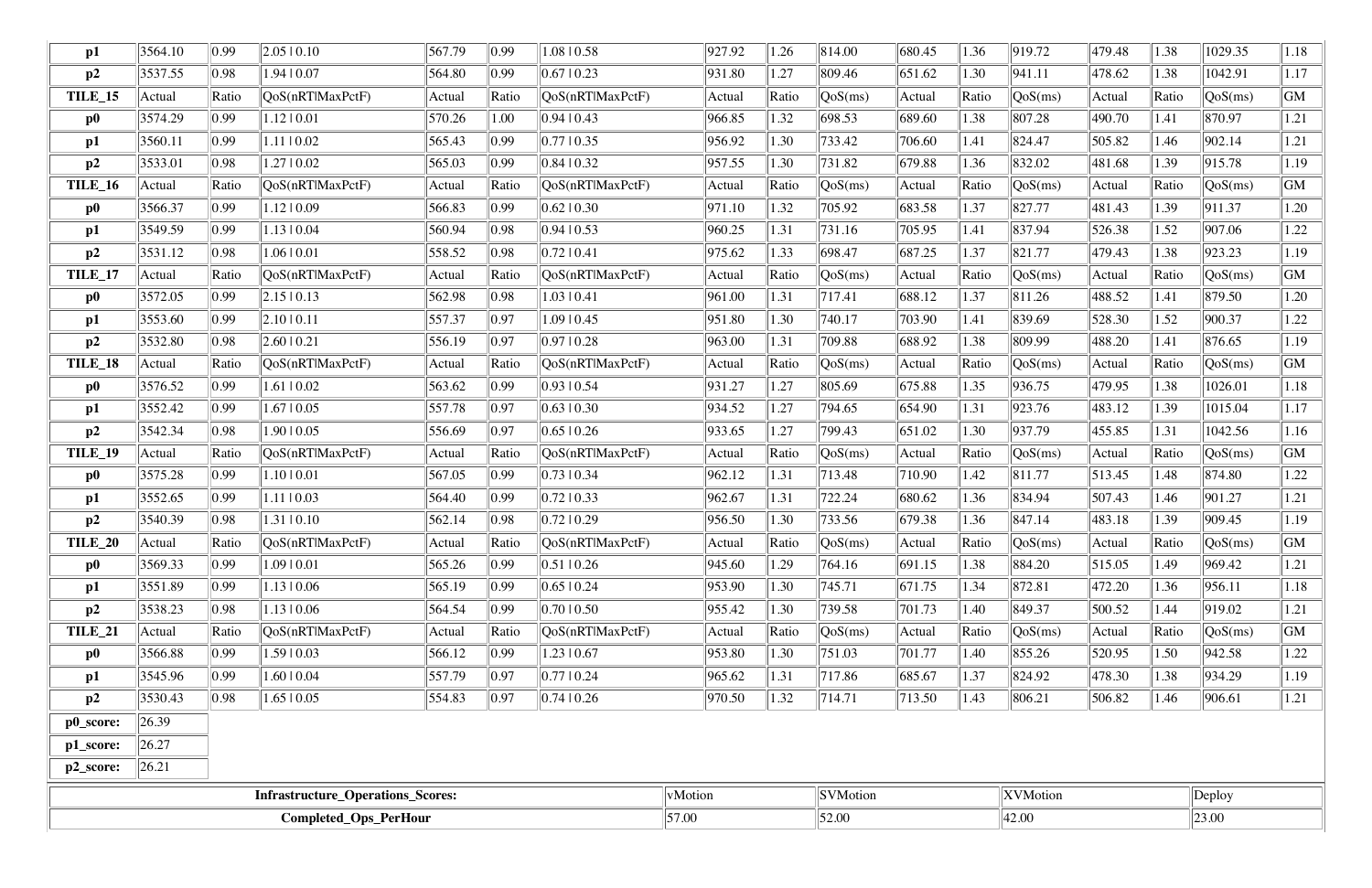| 5.73                                                               | $\ 83.96\ $      | $\vert 101.79 \vert$            | $\ 270.10\ $     |  |  |
|--------------------------------------------------------------------|------------------|---------------------------------|------------------|--|--|
| 0.00                                                               | 0.00             | $\ 0.00\ $                      | 0.00             |  |  |
| $\parallel$ 2.19                                                   | $\parallel$ 2.89 | $\vert$ 2.33                    | $\parallel$ 2.88 |  |  |
|                                                                    |                  |                                 |                  |  |  |
| $\left\vert \text{Run}\_{\text{Is}\_{\text{Compliant}}\right\vert$ | Turbo_Setting:0  |                                 |                  |  |  |
|                                                                    |                  |                                 | Median_Phase(p1) |  |  |
| 26.27                                                              |                  |                                 |                  |  |  |
| 2.55                                                               |                  |                                 |                  |  |  |
| 21.53                                                              |                  |                                 |                  |  |  |
|                                                                    |                  | Number_Of_Compliance_Issues(0)* |                  |  |  |

# **Configuration**

|                                                                                                                  | <b>Virtualization Software</b>                             |
|------------------------------------------------------------------------------------------------------------------|------------------------------------------------------------|
| Hypervisor Vendor,<br>Product, Version, and Build /<br>Availability Date (MM-DD-<br>YYYY)                        | VMware ESXi 7.0 U2a, Build 17867351 / 04-29-2021           |
| Datacenter Management<br>Software Vendor,<br>Product, Version, and Build /<br>Availability Date (MM-DD-<br>YYYY) | VMware vCenter Server 7.0 U2b, Build 17958471 / 05-25-2021 |
| Supplemental Software                                                                                            | None                                                       |
|                                                                                                                  | <b>Servers</b>                                             |
| Number of Servers in System<br><b>Under Test</b><br>(all subsequent fields in this<br>section are per server)    |                                                            |
| Server Manufacturer and Model                                                                                    | HPE ProLiant DL345 Gen10 Plus                              |
| Processor Vendor and Model                                                                                       | AMD EPYC 7763                                              |
| Processor Speed (GHz) / Turbo<br><b>Boost Speed (GHz)</b>                                                        | 2.45/3.5                                                   |
| <b>Total Sockets/Total Cores/Total</b><br>Threads                                                                | Socket / 64 Cores / 128 Threads                            |
| Primary CPU Cache                                                                                                | $32$ KB I + 32 KB D on chip per core                       |
| Secondary CPU Cache                                                                                              | $512$ KB I+D on chip per core                              |
| Other CPU Cache                                                                                                  | 256 MB I+D on chip per chip, 32MB shared / 8 cores         |
| <b>BIOS</b> Version                                                                                              | A43 v2.56 (02/10/2022)                                     |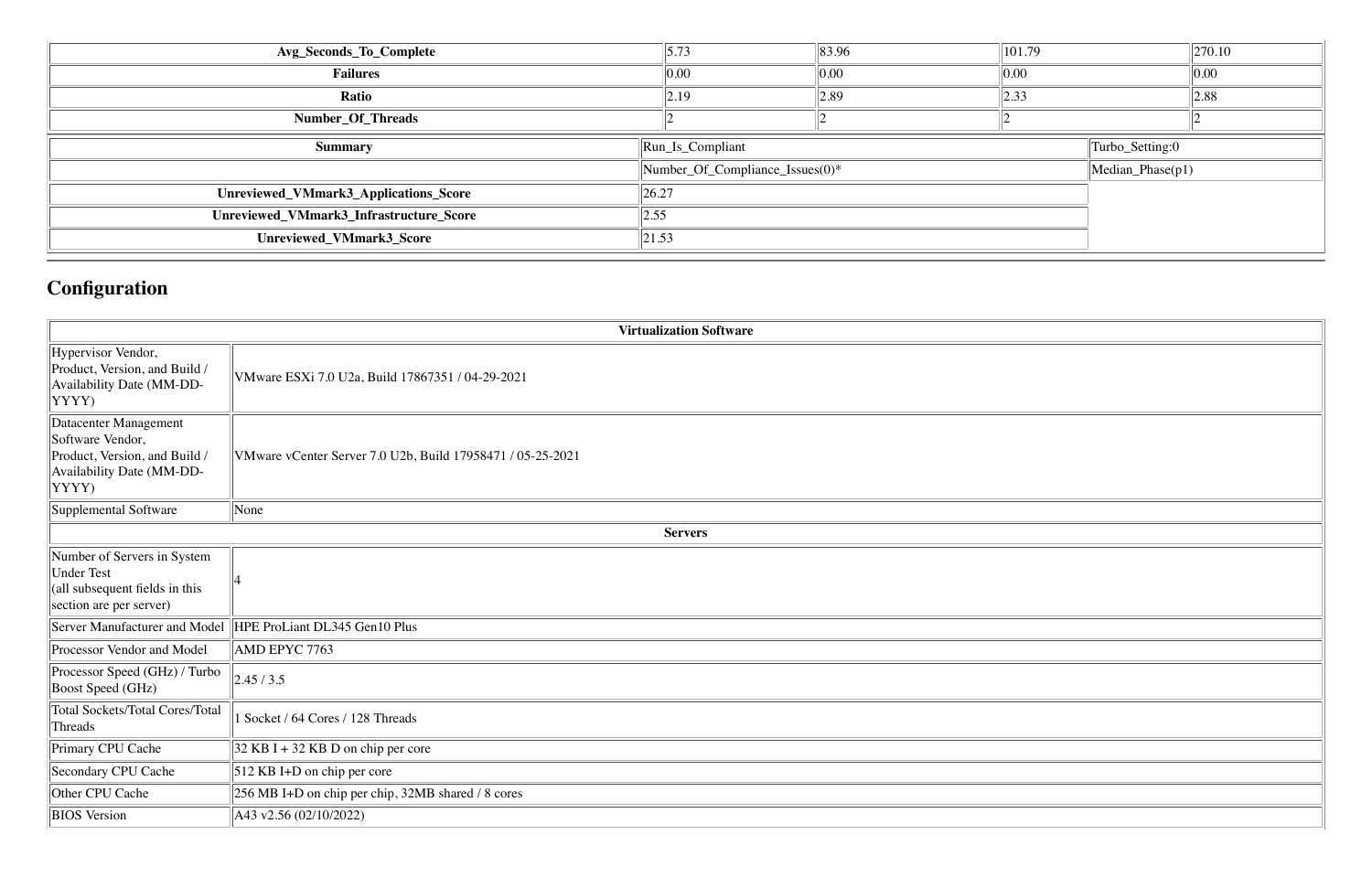| Memory Size (in GB, Number<br>of DIMMs)                  | 1024, 16                                                                                                                                                                                        |
|----------------------------------------------------------|-------------------------------------------------------------------------------------------------------------------------------------------------------------------------------------------------|
| Memory Type and Speed                                    | 64 GB 2Rx4 PC4-3200 MHz RDIMM                                                                                                                                                                   |
| Disk Subsystem Type                                      | vSAN, FC SAN                                                                                                                                                                                    |
| Number of Disk Controllers                               |                                                                                                                                                                                                 |
| Disk Controller Vendors and<br>Models                    | Samsung 1.6 TB PM1735 NVMe SSD                                                                                                                                                                  |
| <b>Total Number of Physical Disks</b><br>for Hypervisor  |                                                                                                                                                                                                 |
| Disk Vendors, Models,<br>Capacities, and Speeds          | Samsung 1.6 TB PM1735 NVMe SSD                                                                                                                                                                  |
| Number of Host Bus Adapters                              |                                                                                                                                                                                                 |
| Host Bus Adapter Vendors and<br>Models                   | HPE SN1610Q 32Gb 2p FC HBA                                                                                                                                                                      |
| Number of Network Controllers $\ 2\ $                    |                                                                                                                                                                                                 |
| Network Controller Vendors and<br>Models                 | 1 x Marvell QL41232HLCU Ethernet 10/25Gb 2-port SFP28 Adapter for HPE<br>1 x Mellanox ConnectX-5 EN 100Gb/s 2-port Ethernet Adapter                                                             |
| Other Hardware                                           | None                                                                                                                                                                                            |
| Other Software                                           | None                                                                                                                                                                                            |
| Hardware Availability Date<br>$(MM-DD-YYYY)$             | $ 05-04-2021$                                                                                                                                                                                   |
| <b>BIOS</b> Availability Date (MM-<br>DD-YYYY)           | $ 02 - 10 - 2022 $                                                                                                                                                                              |
| Software Availability Date<br>$(MM-DD-YYYY)$             | $ 04-29-2021$                                                                                                                                                                                   |
|                                                          | <b>Network</b>                                                                                                                                                                                  |
| Network Switch Vendors and<br>Models                     | Mellanox MSN2410 56-port Switch                                                                                                                                                                 |
| Network Speed                                            | 2 x 100 Gb/s for Management, vMotion, vSAN, and Standby VMs<br>2 x 25 Gb/s for Weathervane and DS3 VMs                                                                                          |
|                                                          | <b>Primary Storage</b>                                                                                                                                                                          |
| Storage Category                                         | <b>VMware vSAN</b>                                                                                                                                                                              |
| Storage Vendors, Models, and<br><b>Firmware Versions</b> | 4 x HPE ProLiant DL345 Gen10 Plus servers in a VMware vSAN 7.0 U2 cluster                                                                                                                       |
| Storage Configuration Summary                            | <b>VMware vSAN</b><br>$\bullet$ 2 x Disk Groups per host<br>• 2 x HPE 1.6TB NVMe Disks per host for cache (P/N P40570-B21)<br>• 8 x HPE 3.2TB NVMe Disks per host for capacity (P/N P40571-B21) |

| <u> 1989 - Johann Stoff, deutscher Stoffen und der Stoffen und der Stoffen und der Stoffen und der Stoffen und der</u> |  |
|------------------------------------------------------------------------------------------------------------------------|--|
|                                                                                                                        |  |
|                                                                                                                        |  |
|                                                                                                                        |  |
|                                                                                                                        |  |
|                                                                                                                        |  |
|                                                                                                                        |  |
|                                                                                                                        |  |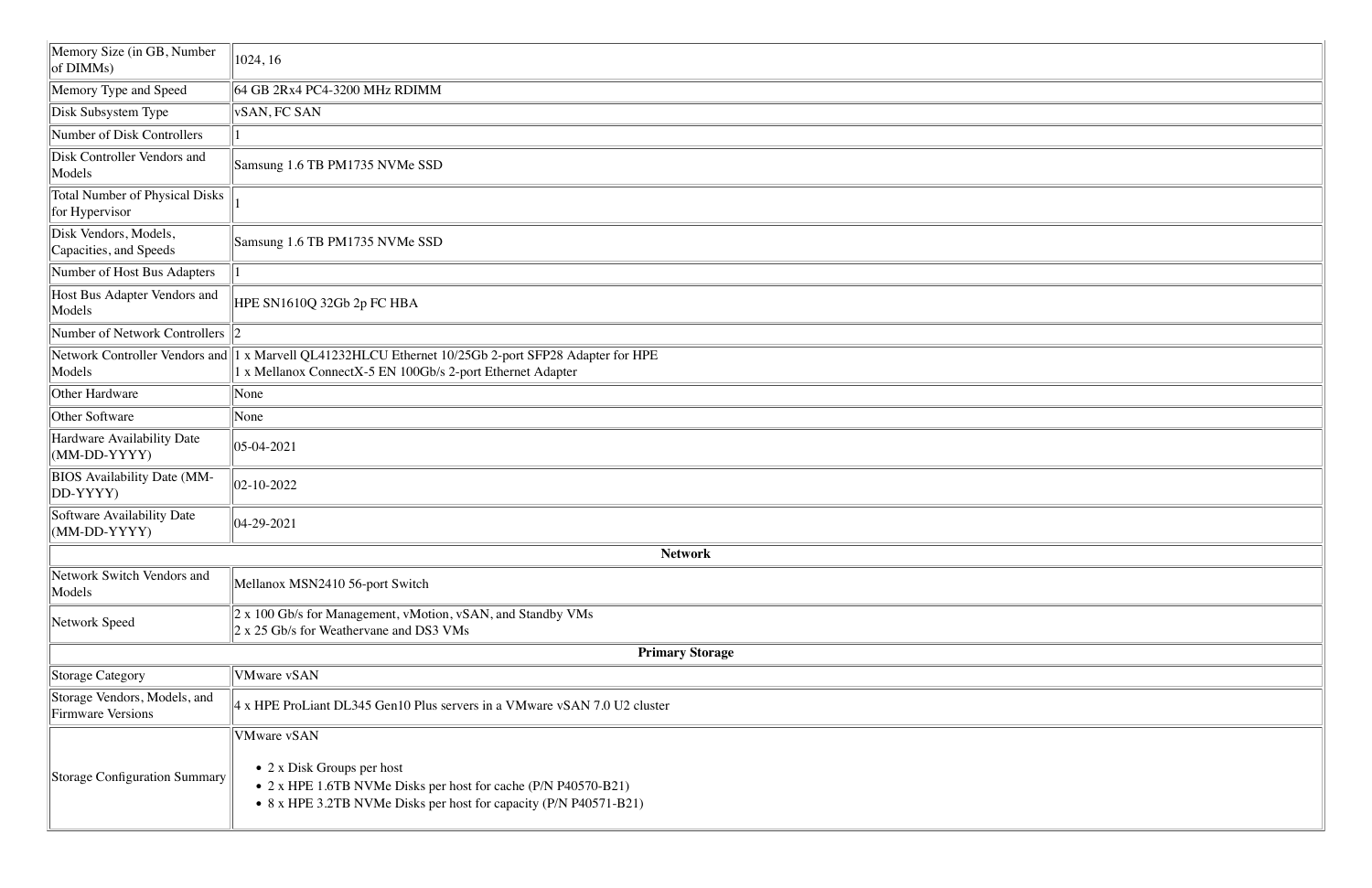|                                                                              | <b>Datacenter Management Server</b>                                                       |  |  |  |  |  |  |  |
|------------------------------------------------------------------------------|-------------------------------------------------------------------------------------------|--|--|--|--|--|--|--|
| System Model                                                                 | HPE ProLiant DL365 Gen10 Plus                                                             |  |  |  |  |  |  |  |
| Processor Vendor and Model                                                   | AMD EPYC 7543                                                                             |  |  |  |  |  |  |  |
| Processor Speed (GHz)                                                        | 2.8                                                                                       |  |  |  |  |  |  |  |
| Total Sockets/Total Cores/Total<br>Threads                                   | 2 Sockets / 64 Cores / 128 Threads                                                        |  |  |  |  |  |  |  |
| Memory Size (in GB, Number<br>of $DIMMs)$                                    | 256, 8                                                                                    |  |  |  |  |  |  |  |
| Network Controller(s) Vendors<br>and Models                                  | 1 x Mellanox MCX512F-ACHT Ethernet 10/25Gb 2-port SFP28 Adapter for HPE                   |  |  |  |  |  |  |  |
| Operating System, Version,<br>Bitness, and Service Pack                      | VMware ESXi 7.0 U2a, Build 17867351                                                       |  |  |  |  |  |  |  |
| Virtual Center VM Number of<br>vCPUs                                         |                                                                                           |  |  |  |  |  |  |  |
| Virtual Center VM Virtual<br>Memory (in GB)                                  | 28                                                                                        |  |  |  |  |  |  |  |
| Virtual Center VM Operating<br>System, Version, Bitness, and<br>Service Pack | VMware vCenter Server 7.0 U2b, Build 17958471                                             |  |  |  |  |  |  |  |
| Other Hardware<br>None                                                       |                                                                                           |  |  |  |  |  |  |  |
| Other Software                                                               | None                                                                                      |  |  |  |  |  |  |  |
|                                                                              | <b>Clients</b>                                                                            |  |  |  |  |  |  |  |
| Total Number of Virtual<br>Clients / Virtual Client<br>Hosts                 | 23/2                                                                                      |  |  |  |  |  |  |  |
| System Model(s)                                                              | HPE ProLiant DL365 Gen10 Plus                                                             |  |  |  |  |  |  |  |
| Processor Vendor(s) and<br>Model(s)                                          | AMD EPYC 7713                                                                             |  |  |  |  |  |  |  |
| Processor Speed(s) (GHz)                                                     | $\ 2.0\ $                                                                                 |  |  |  |  |  |  |  |
| Total Sockets/Total<br>Cores/Total Threads                                   | 4 Sockets / 256 Cores / 512 Threads                                                       |  |  |  |  |  |  |  |
| Memory per Virtual Client<br>Host                                            | $512$ GB                                                                                  |  |  |  |  |  |  |  |
| Network Controller(s)<br>Vendors and Models                                  | x Mellanox MCX512F-ACHT Ethernet 10/25Gb 2-port SFP28 Adapter for HPE                     |  |  |  |  |  |  |  |
| Virtual Client Networking<br>Notes                                           | $2 x$ vmnic on standard vSwitch for management, vMotion, and workload $(25 \text{ Gb/s})$ |  |  |  |  |  |  |  |
| Virtual Client Storage<br>Notes                                              | Details in Storage Notes                                                                  |  |  |  |  |  |  |  |
| Other Hardware                                                               | Details in Client Notes                                                                   |  |  |  |  |  |  |  |
| Other Software                                                               | VMware ESXi 7.0 U2a, Build 17867351                                                       |  |  |  |  |  |  |  |
|                                                                              | <b>Security Mitigations</b>                                                               |  |  |  |  |  |  |  |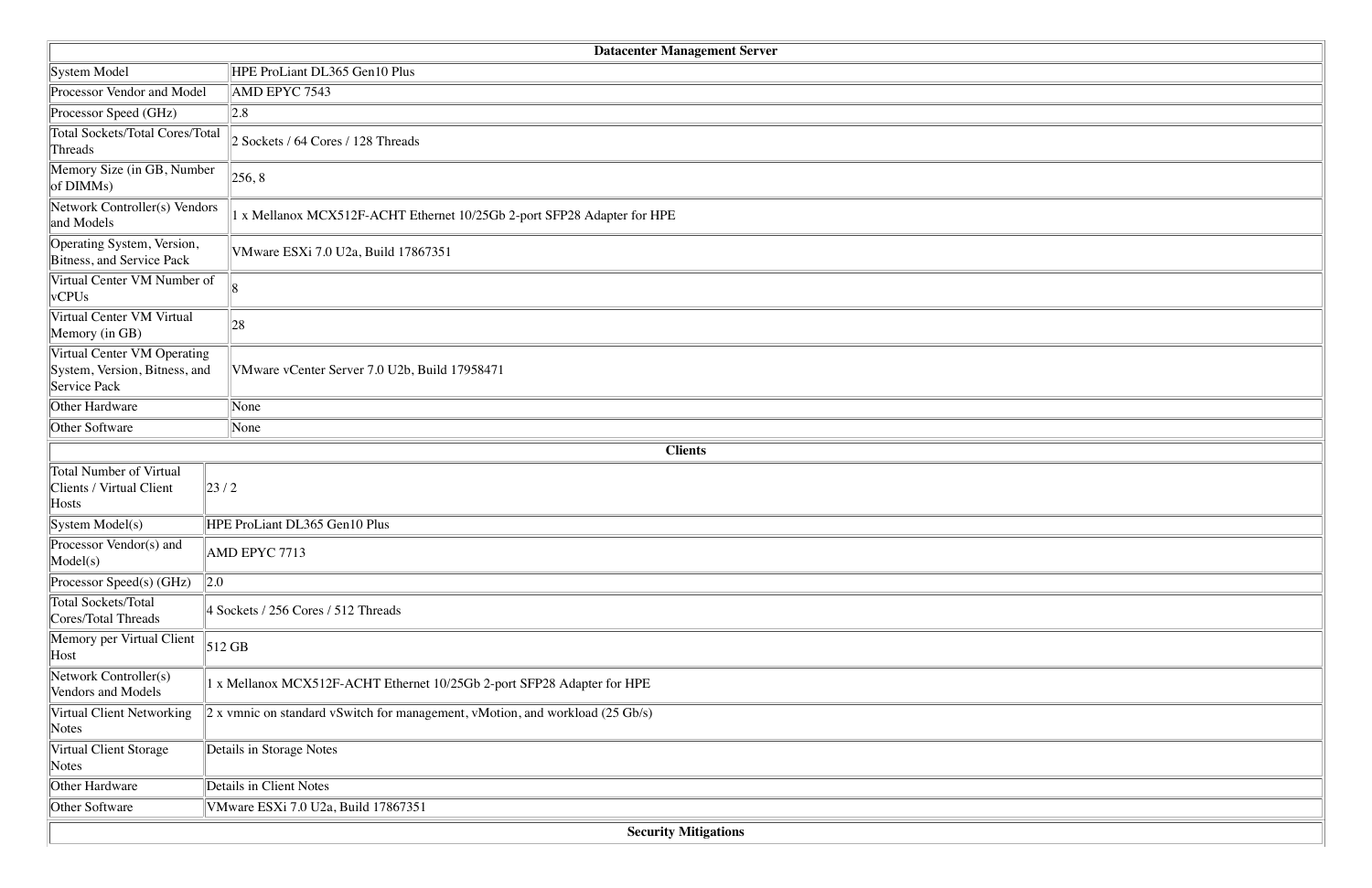| <b>Vulnerability</b>    | <b>CVE</b> | <b>Exploit Name</b> | <b>Public Vulnerability Name</b> |                        | <b>Mitigated</b> |                 |  |  |  |  |
|-------------------------|------------|---------------------|----------------------------------|------------------------|------------------|-----------------|--|--|--|--|
|                         |            |                     |                                  | <b>Server Firmware</b> | <b>ESXi</b>      | <b>Guest OS</b> |  |  |  |  |
| $\sqrt{\text{Spectre}}$ | 2017-5753  | Variant 1           | Bounds Check Bypass              | N/A                    | Not Vulnerable   | Not Vulnerable  |  |  |  |  |
| $\sqrt{\text{Spectre}}$ | 2017-5715  | Variant 2           | <b>Branch Target Injection</b>   | Not Vulnerable         | Not Vulnerable   | Not Vulnerable  |  |  |  |  |
| Meltdown                | 2017-5754  | Variant 3           | Rogue Data Cache Load            | N/A                    | Not Vulnerable   | Not Vulnerable  |  |  |  |  |
| $\parallel$ Spectre-NG  | 2018-3640  | Variant 3a          | Rogue System Register Read       | Not Vulnerable         | N/A              | N/A             |  |  |  |  |
| $\parallel$ Spectre-NG  | 2018-3639  | Variant 4           | Speculative Store Bypass         | N/A                    | Not Vulnerable   | Not Vulnerable  |  |  |  |  |
| Foreshadow              | 2018-3615  | Variant 5           | 1 Terminal Fault - SGX           | N/A                    | N/A              | N/A             |  |  |  |  |
| Foreshadow-NG           | 2018-3620  | Variant 5           | 1 Terminal Fault - OS            | N/A                    | N/A              | Not Vulnerable  |  |  |  |  |
| Foreshadow-NG           | 2018-3646  | Variant 5           | 1 Terminal Fault - VMM           | N/A                    | Not Vulnerable   | N/A             |  |  |  |  |

# **Notes for Workload**

Template deployed with disk type: Thin

# **Virtualization Software Notes**

- Cluster DRS Automation Level set to Fully Automated
- vSphere DRS Migration Threshold level set to 1
- vSphere DRS Advanced Option AggressiveCPUActive set to 1
- Logical CPU layout changed for all multi-CPU workload VMs to 1 socket with multiple cores (default single core per socket)
- Logging was disabled for all VMs (default enabled)
- All ElasticDB VMs had CPU shares set to High (default Normal)
- All ElasticLB VMs had CPU shares set to High (default Normal)
- All DS3WebA VMs had CPU shares set to High (default Normal)
- All Standby VMs had CPU shares set to Low (default Normal)
- All DS3DB VMs had CPU and memory shares set to High (default Normal)
- All memory reserved for all DS3DB and client VMs except for PrimeClient (default 0)
- !"sched.mem.pin set to TRUE for all DS3DB and client VMs except for PrimeClient (Default FALSE)
- !"sched.mem.lpage.enable1GPage set to TRUE for all DS3DB VMs (Default FALSE)
- DS3DB0 was configured to not use the third virtual disk before building tiles 1-21.
- !"CD and floppy devices were removed from all VMs except for PrimeClient, client, and template VMs (default installed)

#### Advanced Settings

- Cpu.CreditAgePeriod = 1000 (default 3000)
- Cpu.HTWholeCoreThreshold = 0 (default 800)
- $\bullet$  Disk.IdleCredit = 64 (default 32)
- $\bullet$  Disk.ReqCallThreshold = 1 (default 8)
- Mem.CtlMaxPercent =  $0$  (default 65)
- Mem.ShareScanGHz =  $0$  (default 4)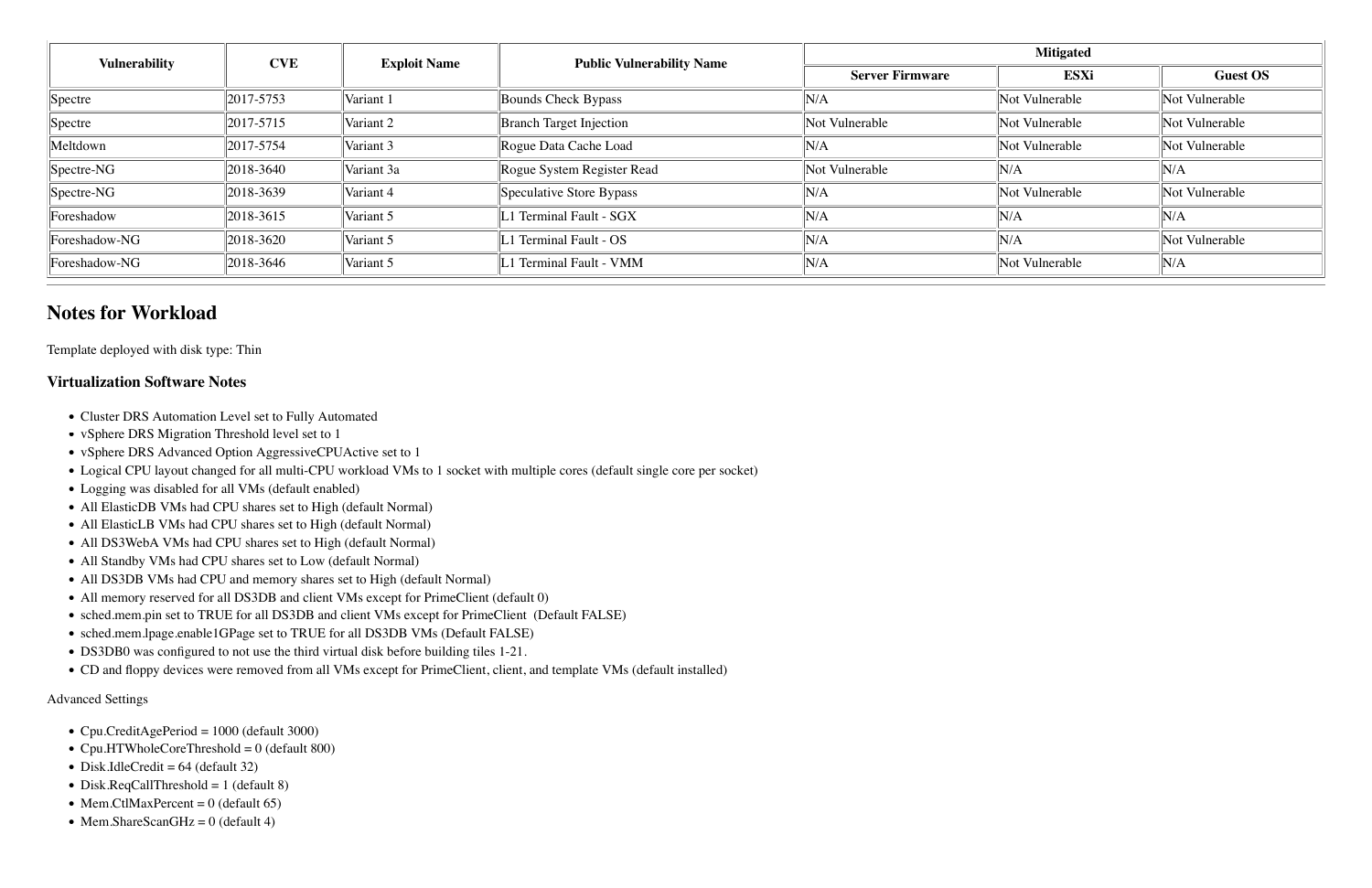- !"HPE Workload Profile set to 'Virtualization Max Performance ' ( default : General Power Efficient Compute )
	- o After changing to 'Virtualization Max Performance ' which modifies other settings, changed to 'Custom' to unlock settings to allow for modifications.
- Thermal configuration set to Enhanced CPU Cooling ( default : Optimal Cooling )
- L2 Stream HW Prefetcher set to Disabled ( default : Enabled )
- Data Fabric C-State Enable set to Disabled ( default: Auto )
- C-State Efficiency Mode set to Disabled ( default: Enabled )
- Infinity Fabric Power Management set to Disabled ( default: Enabled )
- Infinity Fabric Performance State set to P0 ( default: Auto )
- Numa.LocalityWeightActionAffinity =  $0$  (default 130)
- Power.CpuPolicy = High Performance (default Balanced)
- UserVars.SuppressShellWarning = 1 (default 0)

# **Server Notes**

Server BIOS Settings

# **Networking Notes**

vSwitch Configuration

- standard vSwitch: vSwitch0
	- $\circ$  Uplink: vmnic0 (100 Gb/s)
	- $\circ$  vmk0 for management and vSAN
	- $\circ$  "VM Network" port group for Standby and Deploy VMs
	- $\circ$  MTU set to 9000 for the vSwitch, vmk0, and all uplinks
- standard vSwitch: vSwitch1 (unused)
	- $\circ$  Uplinks: vmnic1 (100 Gb/s)
	- $\circ$  vmk1 for iSCSI traffic (unused) and vMotion
	- $\circ$  MTU set to 9000 for the vSwitch, vmk1, and all uplinks
- standard vSwitch: vSwitch2
	- $\circ$  Uplink: vmnic2, vmnic3 (25 Gb/s)
	- o "auction" port group for Weathervane Auction VMs
	- $\circ$  "ds3" port group for DS3 VMs
	- o "elastic" port group for Weathervane Elastic VMs
	- $\circ$  MTU set to 9000 for the vSwitch and all uplinks

# **Storage Notes**

# OS storage

• VMware ESXi 7.0 U2a was installed on 1 x Samsung 1.6 TB PM1735 NVMe SSD Boot Drive for each host.

Primary storage: VMware vSAN storage

- VMware vSAN 7.0 U2
	- $\circ$  Capacity: 102.4 TB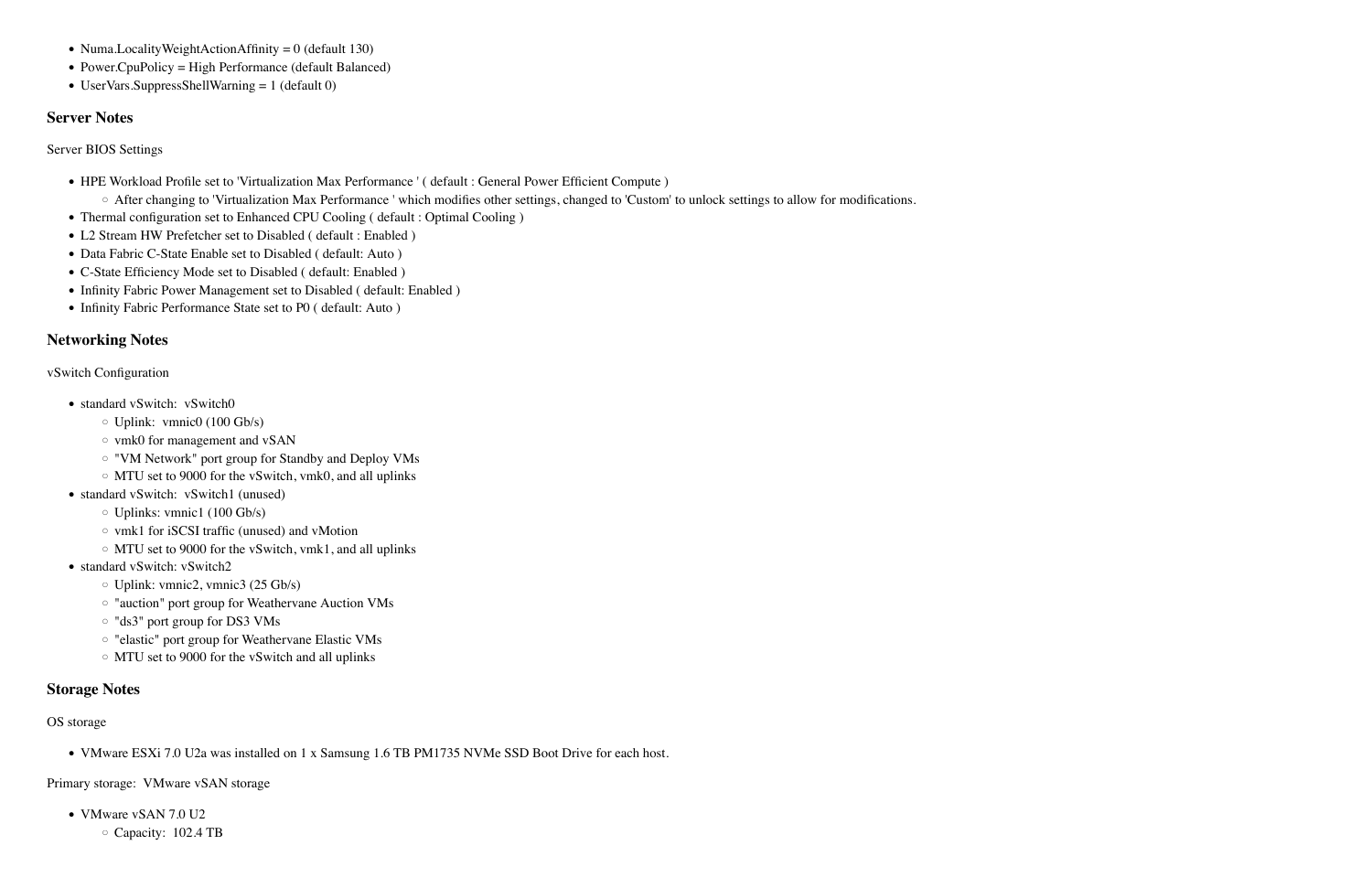- $\circ$  Cache: 12.8 TB
- $\circ$  Hardware Configuration
	- Each host had 2 disk groups. Each disk group had:
		- Cache Tier: 1 x HPE 1.6TB High Performance Mixed Use SFF BC U.3 NVMe SSD (P/N P40570-B21)
		- Capacity Tier: 4 x HPE 3.2TB High Performance Mixed Use SFF BC U.3 NVMe SSD (P/N P40571-B21)
- $\circ$  Software Configuration
	- \$"The "vSAN Default Storage Policy" was modified by setting "Disable object checksum" to enable (default: disable) and was used for all SUT VMs stored on the vSAN datastore.

## Secondary storage: fiber channel storage

- HPE Alletra 6090 SAN Dual Controller Storage
- Physical Configuration:
	- $\circ$  2 controllers each with 8 x 16 Gb FC ports
	- $\circ$  24 x HPE Alletra 7.68 TB NVMe SFF SSDs
	- $\circ$  Compression was enabled across the entire array
	- $\circ$  Deduplication was enabled across the entire array
	- $\circ$  The HPE Alletra storage array is VAAI capable and enabled
- Software Configuration:
	- $\circ$  3 x 1TB LUNs were configured to be used for infrastructure operation targets
		- 1 LUN was used exclusively for Standby VM Storage vMotion operations
		- 1 LUN was used exclusively for DS3WebA VM XvMotion operations
		- 1 LUN was used exclusively for Deploy VM operations
	- $\circ$  All FC LUNs were configured with
		- " Round Robin Path Policy ( Default : Most Recently Used )
		- **IO Operations Limit 1 ( Default : 1000 )**

# **Datacenter Management Server Notes**

VMware vCenter Server Appliance 7.0 U2b, Build 17958471 was hosted on a HPE ProLiant DL365 Gen10 Plus system that was not part of the client or SUT clusters.

# **Operating System Notes**

SUT and Client hosts used HPE customized ESXi 7.0 U2 ISO (VMware-ESXi-7.0.2-17867351-HPE-702.0.0.10.7.0.52-May2021.iso) for OS installation.

# **Software Notes**

None

# **Client Notes**

VMware ESXi 7.0 U2a was installed on a Samsung 1.6 TB PM1735 NVMe SSD

Advanced ESXi Settings:

- Power.CpuPolicy = High Performance (default Balanced)
- $\bullet$  UserVars.SuppressShellWarning = 1 (default 0)